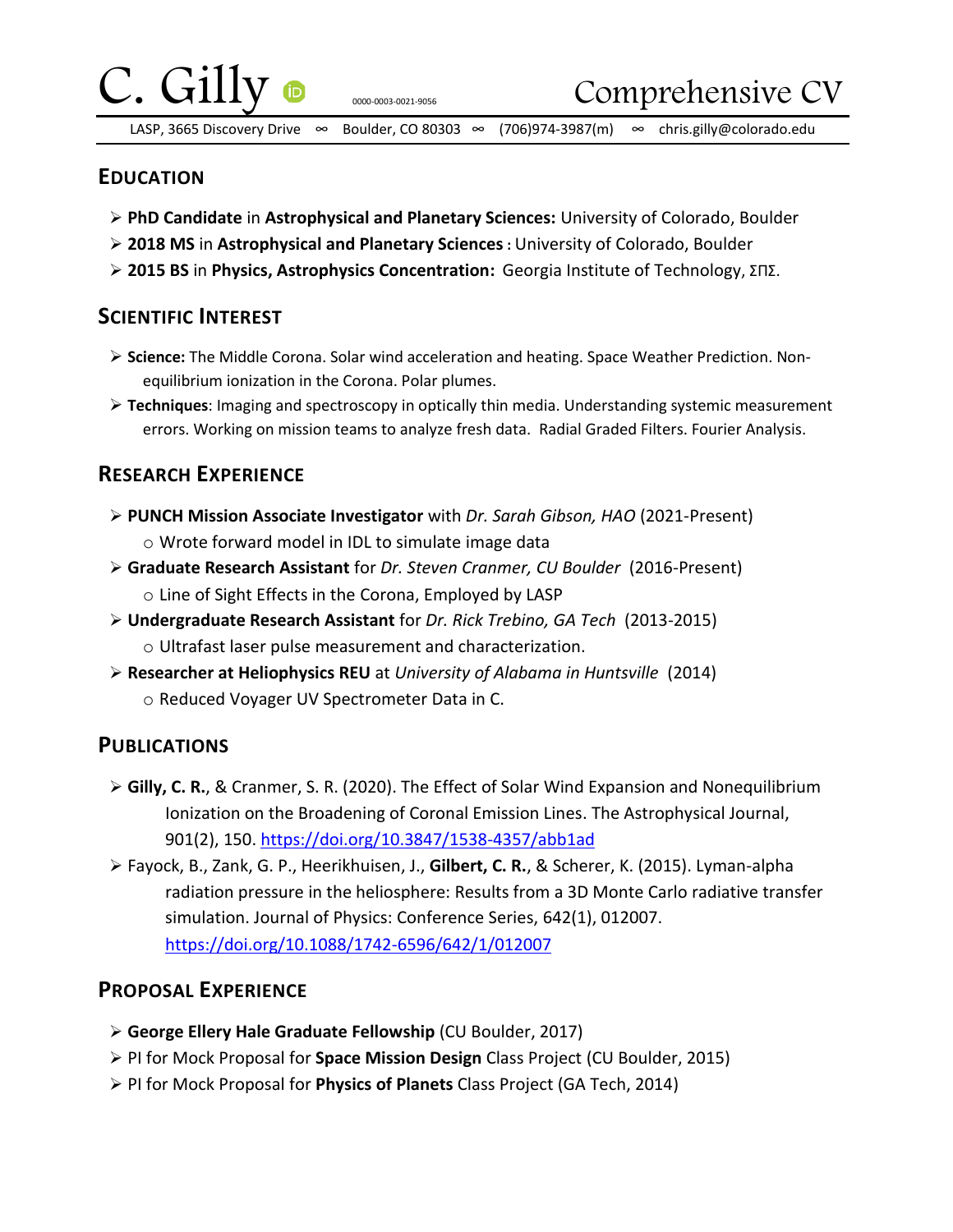## **LEADERSHIP AND SERVICE**

- **Student Representative** for the *AGU Fall Meeting* (2020-Present), SPA Section
- **Student Representative** for the *SHINE Conference* (2020-Present)
- **Graduate Event Planner & Coordinator** for the *SHINE Conference* (2017-Present)
- **Graduate Admissions Committee Member** at *CU Boulder* (AY2018)
- **Comprehensive Exam Committee Member** at *CU Boulder* (AY2017)
- **Observatory Committee Chair** at *CU Boulder* (AY2016)
- **Secretary + Event Planner** of the *Society of Physics Students* at *GA Tech* (AY2014)
- **FIRST Robotics Team Captain** at *Lumpkin County High* (2006-2009)

## **OUTREACH AND VOLUNTEER WORK**

- **Production Manager and Public Talk Facilitator** at *Fiske Planetarium* (2018-2022)
- **Public Speaker** (2018 Present)
	- o Fiske Planetarium; Boulder, CO; (2018-Present)
	- o WesterCon / Myths and Legends Convention; Denver, CO (2018-2019)
- **Public Observatory Host** (2013-Present)
	- o Sommers-Bausch Observatory at CU (2015-Present)
	- o GA Tech Observatory (2013-2015)
- **Public Outreach Author, Host, Trainer** (2013-Present)
	- o *Boulder Jr Astronauts* (2018-2019)
	- o *Spark, Spin, and Freeze*, Georgia Tech (2013-2015)

## **TEACHING EXPERIENCE**

- **Instructor of Record** *ASTR 1000 The Solar System*, CU Boulder (Summer 2018)
- **Instructor & Facilitator -** *ISEE Professional Develop. Program* (2017, 2018)
- **Instructor** *CU Boulder Junior Astronauts*: Elementary Afterschool Program (2018)
- **Teaching Assistant** *ASTR 2000 Ancient Astronomies*, CU Boulder (Sp2018)
- **Teaching Assistant** *Accel. Intro Astronomy I + II w/ Lab*, CU Boulder (Fa2015, Sp2016)
- **Teaching Assistant** *Modern Optics*, GA Tech (Fa2014)
- **Lead Camp Counselor** *Roller Coaster Physics Summer Camp*, GT Physics (Summer 2015)
- **Tutor** *Physics + Matlab,* Center for Academic Success, GA Tech (2013, 2015)

## **CERTIFICATIONS AND AWARDS**

- **Nominated for Graduate Student Leader of the Year Award**  U. Colorado (2021)
- **Certificate in College Teaching**  University of Colorado (In Progress)
- **Completion of Professional Development Program**  ISEE (2017,2018)
- **Completion of Heliophysics Summer School**  UCAR (2017)
- **TA of the Year Award**  Astrophysics Department, University of Colorado (2016)
- **Letter of Commendation for SSF Outreach**  Physics Department, Georgia Tech (2015)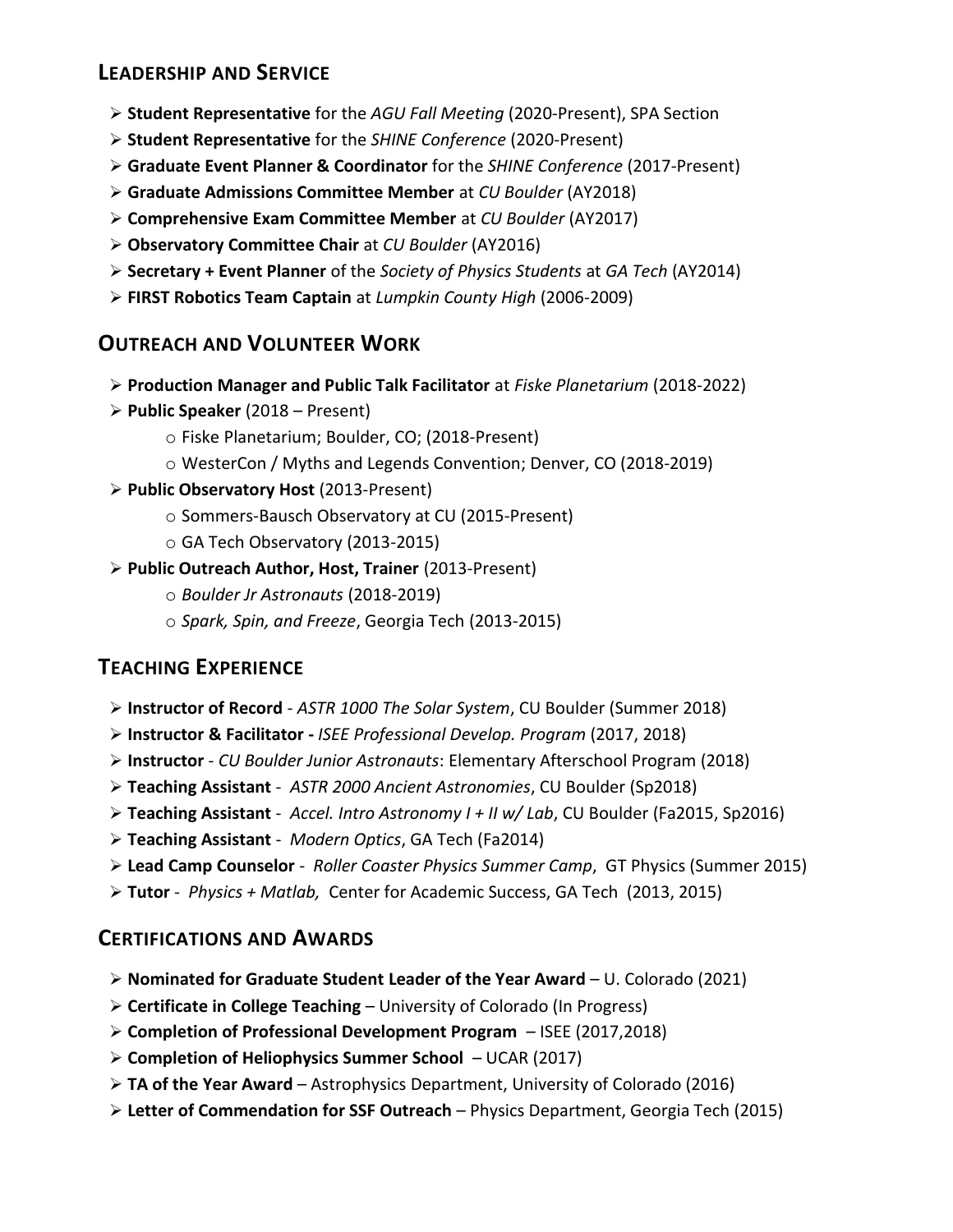## **CONFERENCE ATTENDANCE**

 $\triangleright$  AGU Fall Meeting  $\triangleright$  PUNCH Meeting 2

 $\triangleright$  Heliophysics 2050

 $\triangleright$  SHINE  $\triangleright$  AAS SPD

#### **2021**

| $\geqslant$ 2018                    |  |  |  |  |
|-------------------------------------|--|--|--|--|
| $\triangleright$ AGU Fall Meeting   |  |  |  |  |
| $\triangleright$ Polar Perspectives |  |  |  |  |
|                                     |  |  |  |  |
|                                     |  |  |  |  |
| ISEE PDP (Monter                    |  |  |  |  |
|                                     |  |  |  |  |

- $\triangleright$  Space Weather Workshop (Virtual)
- $\triangleright$  SDO Science Workshop (Virtual)

#### **2020**

- > AGU Fall Meeting (Virtual)
- AAS SPD (Virtual)
- $\triangleright$  NSRC Suborbital (Broomfield, CO)
- Michael Knoelker Symp. (Boulder, CO)
- $\triangleright$  DKIST Workshop (Los Angeles, CA)

#### **2019**

- $\triangleright$  AGU Fall Meeting (San Francisco, CA)
- SHINE (Boulder, CO)
- $\triangleright$  AAS + SPD (St. Louis, MO)

#### **2018**

|        | $\triangleright$ AGU Fall Meeting    |  | (Washington, DC)                       |
|--------|--------------------------------------|--|----------------------------------------|
|        | $\triangleright$ Polar Perspectives  |  | (Boulder, CO)                          |
| ⋗      | <b>SHINE</b>                         |  | (Cocoa Beach, FL)                      |
|        | $\triangleright$ AAS                 |  | (Denver, CO)                           |
|        |                                      |  | > ISEE PDP (Monterey, CA/ Houston, TX) |
| > 2017 |                                      |  |                                        |
| ➤      | UCAR Helio Sum. School (Boulder, CO) |  |                                        |
| ⋗      | <b>SHINE</b>                         |  | (Saint-Sauveur, Quebec)                |
|        | $\triangleright$ ISEE PDP            |  | (Monterey, CA/ Maui, HI)               |
| > 2016 |                                      |  |                                        |
|        | $\triangleright$ Solarnet 5          |  | (Belfast, N. Ireland)                  |
| ⋗      | <b>SHINE</b>                         |  | (Santa Fe, NM)                         |
| ⋗      | AAS SPD                              |  | (Boulder, CO)                          |
|        |                                      |  |                                        |

#### **2014**

- $\triangleright$  AGU Fall Meeting (San Francisco, CA)
- ▶ Solar REU, NSSTC (Huntsville, AL)
- APS April Meeting (Savannah, GA)

## **CONFERENCE ACTIVITIES**

#### **Invited Talks**

- o "Forward Modelling as a Tool for Analyzing PUNCH Data."
	- **PUNCH 2 Meeting**. **2021** Aug 9-11th . Virtual. (C. Gilly, S. Cranmer, S. Gibson)
- o "Introduction to the GHOSTS Research."

**Middle Corona Monthly**. **2021** July 30th . Virtual. (C. Gilly)

### **Invited Panels**

o "Community in Heliophysics"

Helio2050 Conference. 2021 May 7<sup>th</sup>. Virtual.

o "Diversity, Equity, and Inclusion in NASA Helio Early Career Scientists"

**NASA EC Roundtable** w/ Nicky Fox. 2021, May 20<sup>th</sup> & June 1st. . Virtual.

### **Sessions Organized**

- o "SPA General Submissions II"
	- **APS Fall Meeting. 2021**, Virtual. (C. Gilly)
- o Student Day and Grad Student Hospitality Suite

**SHINE Conference. 2021 & 2022**,Virtual & Honolulu, HI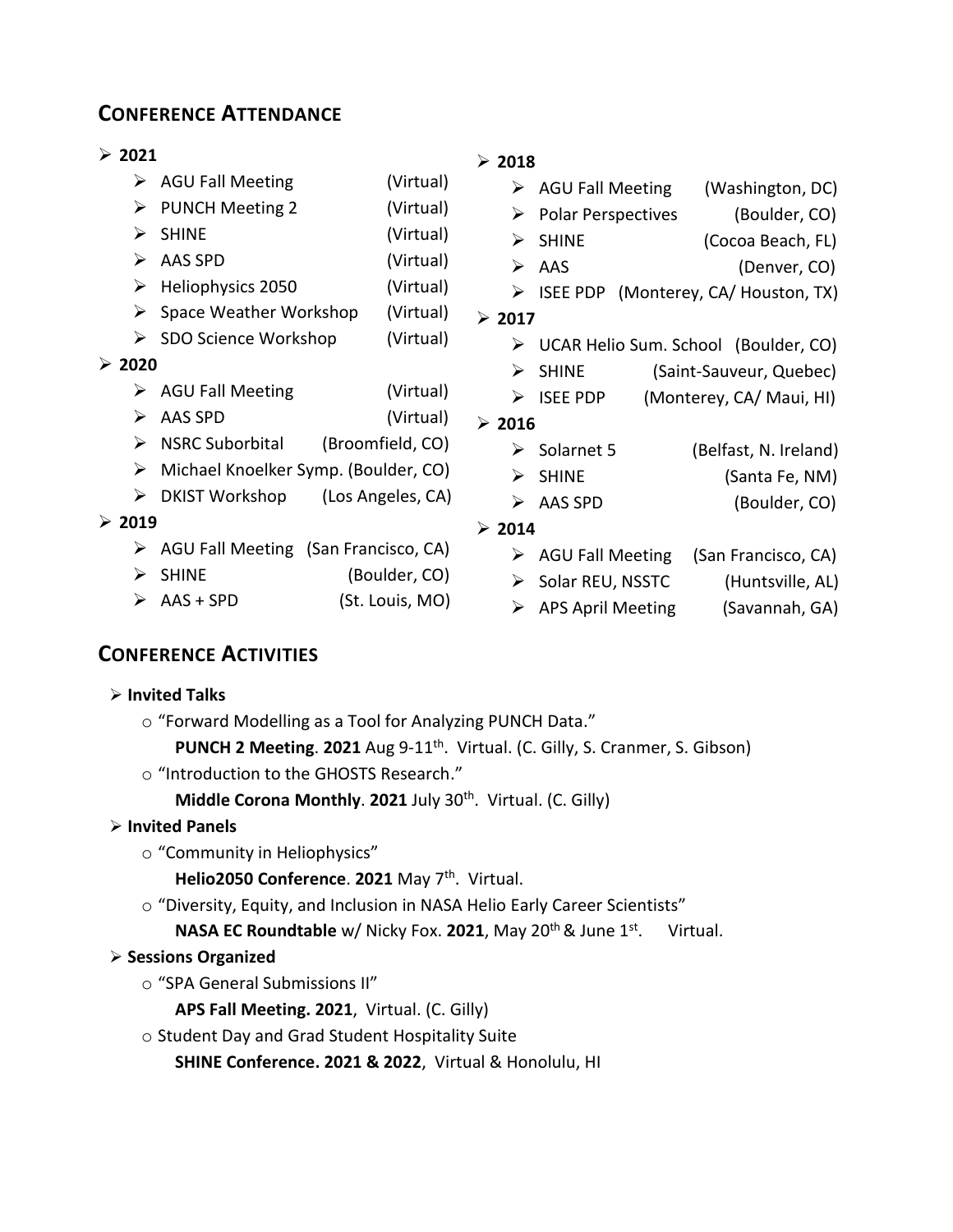# **CONFERENCE ACTIVITIES (CONTINUED)**

#### **Submitted Talks**

o "Space Weather Education at the University of Colorado Boulder."

**NSRC Conference**. **2020** March 2-4; Broomfield, CO. (C. Gilly, S. Cranmer, T. Berger, D. Knipp, J. Thayer)

 $\circ$  "Line of Sight Effects of Non-Equilibrium Ionization on Coronal Spectral Lines."

**SHINE Conference**. **2019** August 11; Boulder, CO. (C. Gilbert, S. Cranmer)

o "Quantifying line-of-sight effects for spectroscopic measurements of Alfvén waves and turbulence in the solar corona."

**SOLARNET 5**. **2016** Aug 23-31; Belfast, Northern Ireland. (C. Gilbert, S. Cranmer.)

#### **Poster Presentations**

- o "Middle Corona Poster"
	- **Helio2050**. **2021** May 3-7; (D.B. Seaton et. al., C.R. Gilly)
- o *"The PUNCH Associate Investigator (AI) Program.*" **Helio2050**. **2021** May 3-7; (R. Attie et. al., C.R. Gilly)
- o *"Solar Wind and Line of Sight Effects Broaden Coronal Spectral Lines."* **AAS SPD 51**. **2020** Aug 20; Virtual. (C. Gilly, S. Cranmer)
- o *"The Effect of Non-Equilibrium Ionization, Resonant Scattering, and the Solar Wind on the Broadening of Coronal Emission Lines".*

**AGU Fall Meeting**. **2019** Dec 8-13; Washington, D.C. (C. Gilbert, S. Cranmer)

- o *"Interpreting Off-Limb Emission Lines from Polar Coronal Holes. "* **SHINE Conference**. **2019** Aug 8-11; Boulder, CO. (C. Gilbert, S. Cranmer)
- o *"Forward Models of Off-Limb Emission Lines in Solar Coronal Holes."* **AAS Conference**. **2019** Jun 9-13; St. Louis, MO. (C. Gilbert, S. Cranmer)
- o *"Refinement of a Semi-Empirical Model to Understand Spectroscopic Indications of Alfven Waves in the Solar Corona."*

**AGU Fall Meeting**. **2018** Dec 10-14; Washington, D.C. (C. Gilbert, S. Cranmer)

- o *"Modeling Spectroscopy to Understand Alfvén Waves and Turbulence in the Solar Corona."* **SHINE Conference**. **2018** Jul 29- Aug 3; Cocoa Beach, FL. (C. Gilbert, S. Cranmer)
- o *"Relating Spectroscopic Measurements of the Solar Corona to Alfvén Waves & Turbulence."* **SHINE Conference**. **2017** Jul 24-28; Saint-Sauveur, Quebec. (C. Gilbert, S. Cranmer)
- o "*The reduction of Lyman alpha data from Voyager."* (REU Project) **AGU Fall Meeting**. **2014** Dec 15-19; San Francisco, CA. (B. Fayock, J. Heerikhuisen, C. Gilbert)